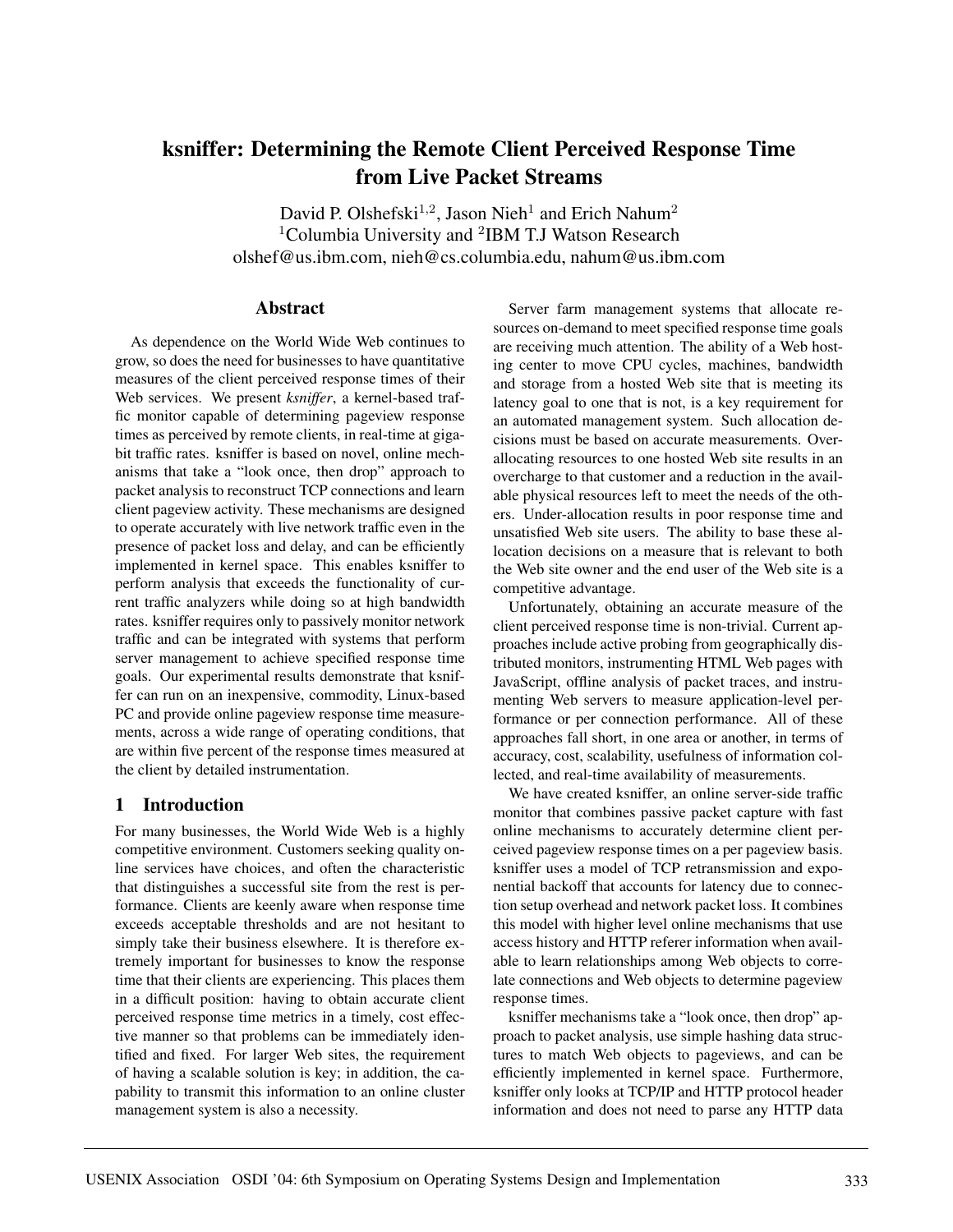payload. This enables ksniffer to perform higher level Web pageview analysis effectively online in the presence of high data rates; it can monitor traffic at gigabit line speeds while running on an inexpensive, commodity PC. These mechanisms enable ksniffer to provide accurate results across a wide range of operating conditions, including high load, connection drops, and packet loss. In these cases, obtaining accurate performance measures is most crucial because Web server and network resources may be overloaded.

ksniffer has several advantages over other approaches. First, ksniffer does not require any modifications to Web pages, Web servers, or browsers, making deployment easier and faster. This is particularly important for Web hosting companies responsible for maintaining the infrastructure surrounding a Web site but are often not permitted to modify the customer's server machines or content. Second, ksniffer captures network characteristics such as packet loss and delay, aiding in distinguishing network problems from server problems. Third, ksniffer measures the behavior of every session for every real client who visits the Web site. Therefore, it does not fall prey to biases that arise when sampling from a select, predefined set of client monitoring machines that have better connectivity, and use different Web browser software, than the actual users of the Web site. Fourth, ksniffer can obtain metrics for any Web content, not just HTML. Fifth, ksniffer performs online analysis of high bandwidth, live packet traffic instead of offline analysis of traces stored on disk, bypassing the need to manage large amounts of disk storage to store packet traces. More importantly, ksniffer can provide performance measurements to Web servers in real-time, enabling them to respond immediately to performance problems through diagnosis and resource management.

This paper presents the design and implementation of ksniffer. Section 2 presents an overview of the ksniffer architecture. Section 3 describes the ksniffer algorithms for reconstructing TCP connections and pageview activities. Section 4 discusses how ksniffer handles less ideal operating conditions, such as packet loss and server overload. Section 5 presents experimental results quantifying the accuracy and scalability of ksniffer under various operating conditions. We measure the accuracy of ksniffer against measurements obtained at the client and compare the scalability of ksniffer against user-space packet analysis systems. Section 6 discusses related work. Finally, we present some concluding remarks and directions for future work.

#### **2 Overview of ksniffer Architecture**

ksniffer is motivated by the desire to have a fast, scalable, flexible, inexpensive traffic monitor that can be used both in production environments for observing Web servers,



Figure 1: ksniffer architecture.

as well as a platform for research into traffic analysis. Figure 1 depicts the ksniffer architecture.

ksniffer is designed to be implemented as a set of dynamically loadable kernel modules that reside above the network device independent layer in the operating system. Its device independence makes it easy to deploy on any inexpensive, commodity PC without special NIC hardware or device driver modifications. ksniffer appears to the kernel simply as another network protocol layer within the stack and is treated no different than TCP/IP, which is shown for comparison in Figure 1. ksniffer monitors bidirectional traffic and looks at each packet once, extracts any TCP/IP or HTTP header information that is present, then discards the packet. The in-kernel implementation exploits several performance advantages such as zero-copy buffer management, eliminated system calls, and reduced context switches [16, 17]. ksniffer does not produce packet trace log files, but can read configuration parameters and write debugging information to disk from kernel space.

This design gives ksniffer a three to four fold improvement in performance over user space systems that copy every packet to user space. Each packet could potentially impact the response time measurement, yet ksniffer only examines a small percentage of the bytes within each packet (TCP/IP fields and the HTTP headers, if present). By executing in kernel space, ksniffer avoids transferring large amounts of irrelevant bytes to user space, saving CPU cycles and memory bandwidth.

ksniffer provides a low overhead shared memory interface (similar to MAGNET [13]) to export results (*not packets*) to user space. This allows more sophisticated analysis that is less performance critical to be done in user-level programs without additional system call overhead. ksniffer also provides the ability to transmit results directly to a remote machine for processing. Filtering within ksniffer is performed on the results, not on the incoming packet stream. This differentiates ksniffer from traditional monitors that exclude certain TCP flows from analysis, which affects aggregate metrics for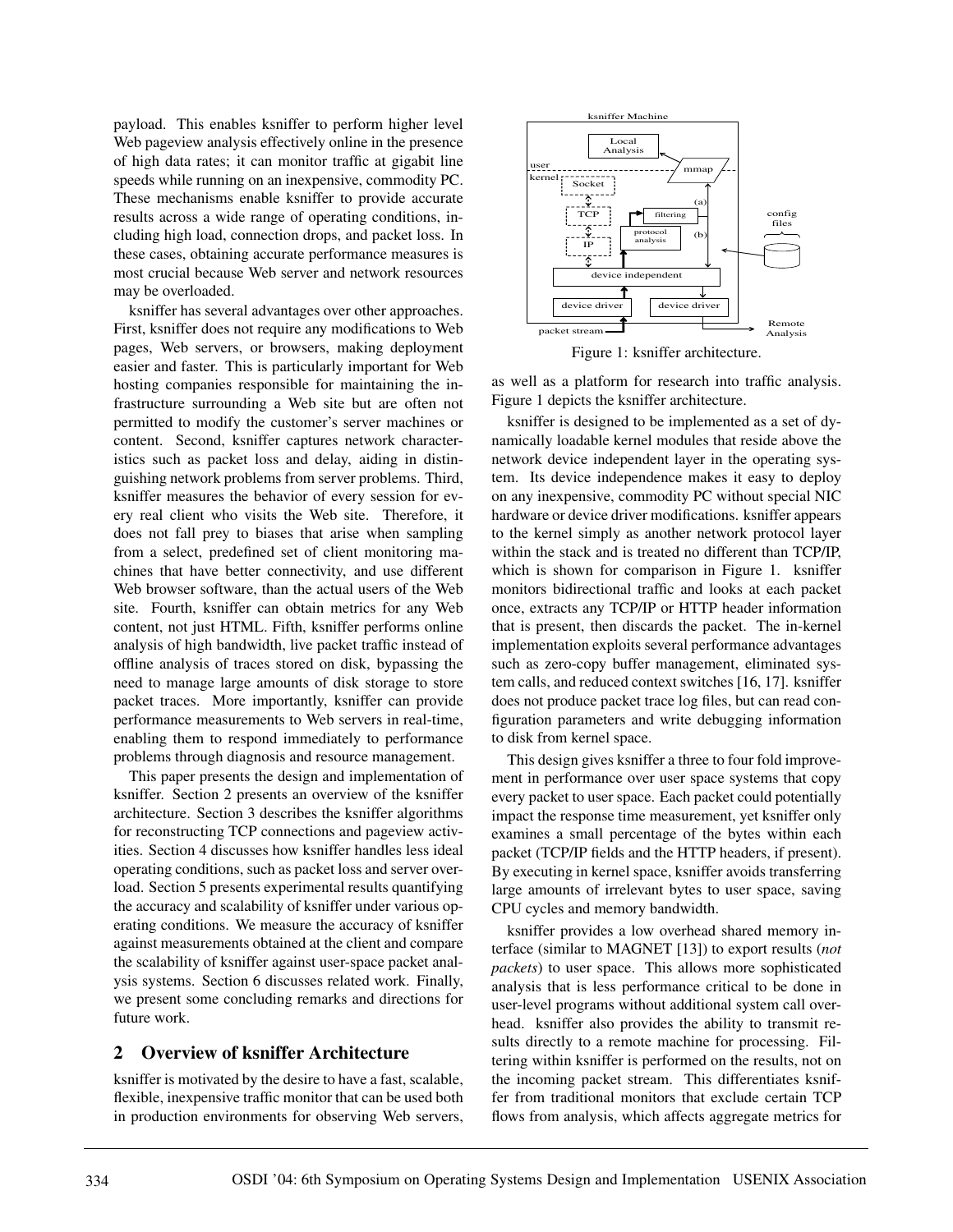the Web site. A detailed discussion of how ksniffer facilitates other user-level and remote analysis is beyond the scope of this paper. The focus of this paper is on the protocol analysis portion of ksniffer shown in Figure 1, which contains the functionality for determining pageview response times. For simplicity, we assume a single Web server in our discussion, but the same ksniffer monitoring approach also applies to a Web site supported by multiple Web servers.

#### **3 ksniffer Pageview Response Time**

To determine the client perceived response time for a Web page, ksniffer measures the time from when the client sends a packet corresponding to the start of the transaction until the client receives the packet corresponding to the end of the transaction. How a packet may indicate the start or end of a transaction depends upon several factors. To show how this is done, we first briefly describe some basic entities tracked by ksniffer, then describe how ksniffer determines response time based on an anatomical view of the client/server behavior that occurs when a Web page is downloaded.

ksniffer keeps track of four entities to maintain the information it needs to measure response time: clients, pageviews, HTTP objects, and TCP connections. ksniffer tracks each of these entities using the corresponding data objects shown in Figure 2. Clients are uniquely identified by their IP address. A pageview consists of a container page and a set of embedded HTTP objects. For example, a typical Web page consists of an HTML file as the container page and a set of embedded images which are the embedded HTTP objects. Pageviews are identified by the URL of the associated container page and Web objects are identified by their URL. A flow represents a TCP connection, and is uniquely identified by the four tuple consisting of source and destination IP address and port numbers.

It is the associations between instances of these objects which enables ksniffer to reconstruct the activity at the Web site. To efficiently manage these associations, ksniffer maintains sets of hash tables to perform fast lookup and correlation between the four types of objects. Separate hash tables are used for finding clients and flows, indexed by hash functions on the IP address and four-tuple, respectively. Each client object contains a pageview hash table indexed by a hash function over the container page URL. Flows contain a FIFO request queue of Web objects that have been requested but not completed, and a FIFO finish queue of Web objects that have been completed.

Suppose a remote client,  $C_j$ , requests a Web page. We decompose the resulting client/server behavior into four parts: TCP connection setup, HTTP request, HTTP response, and embedded object processing. We use the fol-



Figure 2: Objects used by ksniffer for tracking.

lowing notation in our discussion. Let  $C_i$  be the  $j<sup>th</sup>$  remote client and  $F_i^j$  be the  $i^{th}$  TCP connection associated with remote client  $C_j$ . Let  $pv_i^j$  be the  $i^{th}$  pageview associated with remote client  $C_j$ , and  $w_k^{j,i}$  be the  $k^{th}$  Web object requested on  $F_i^j$ . Let  $t_i$  be the  $i^{th}$  moment in time,  $d$ represent an insignificant amount of processing time, either at the client or the server, p represent the Web server processing time of an HTTP request, and  $RTT$  be the round trip time between the client and the server.

#### **3.1 TCP Connection Setup**

If the client,  $C_i$ , is not currently connected to the Web server, the pageview transaction begins with making a connection. Connection establishment is performed using the well known TCP three-way handshake, as shown in Figure 3. The start of the pageview transaction corresponds to the SYN J packet transmitted by the client at time  $t_0$ . However, ksniffer is located on the serverside of the network, where a dotted line is used in Figure 3 to represent the point at which ksniffer captures the packet stream. ksniffer does not capture SYN J until time  $t_0 + .5RTT$ , after the packet takes 1/2 RTT to traverse the network. This is assuming ksniffer and the Web server are located close enough together that they see packets at essentially the same time.

If this is the first connection from  $C_j$ , ksniffer will create a flow object  $F_1^j$  and insert it in the flow hash table. At this moment, ksniffer does not know the value for  $RTT$  since only the SYN J packet has been captured, so it cannot immediately determine time  $t_0$ . Instead, it sets the start time for  $F_1^j$  equal to  $t_0 + .5RTT$ . ksniffer then waits for further activity on the connection. At  $t_0 + 1.5RTT + 2d$ , ksniffer and the Web server receive the ACK K+1 packet, establishing the TCP connection between client and server. ksniffer can now determine the  $RTT$  as the difference between the SYN-ACK from the server (the SYN K, ACK J+1 packet) and the resulting ACK from the client during connection establishment (the ACK K+1 packet). ksniffer then updates  $F_1^j$ 's start time by subtracting  $1/2$  *RTT* from its value to obtain  $t_0$ .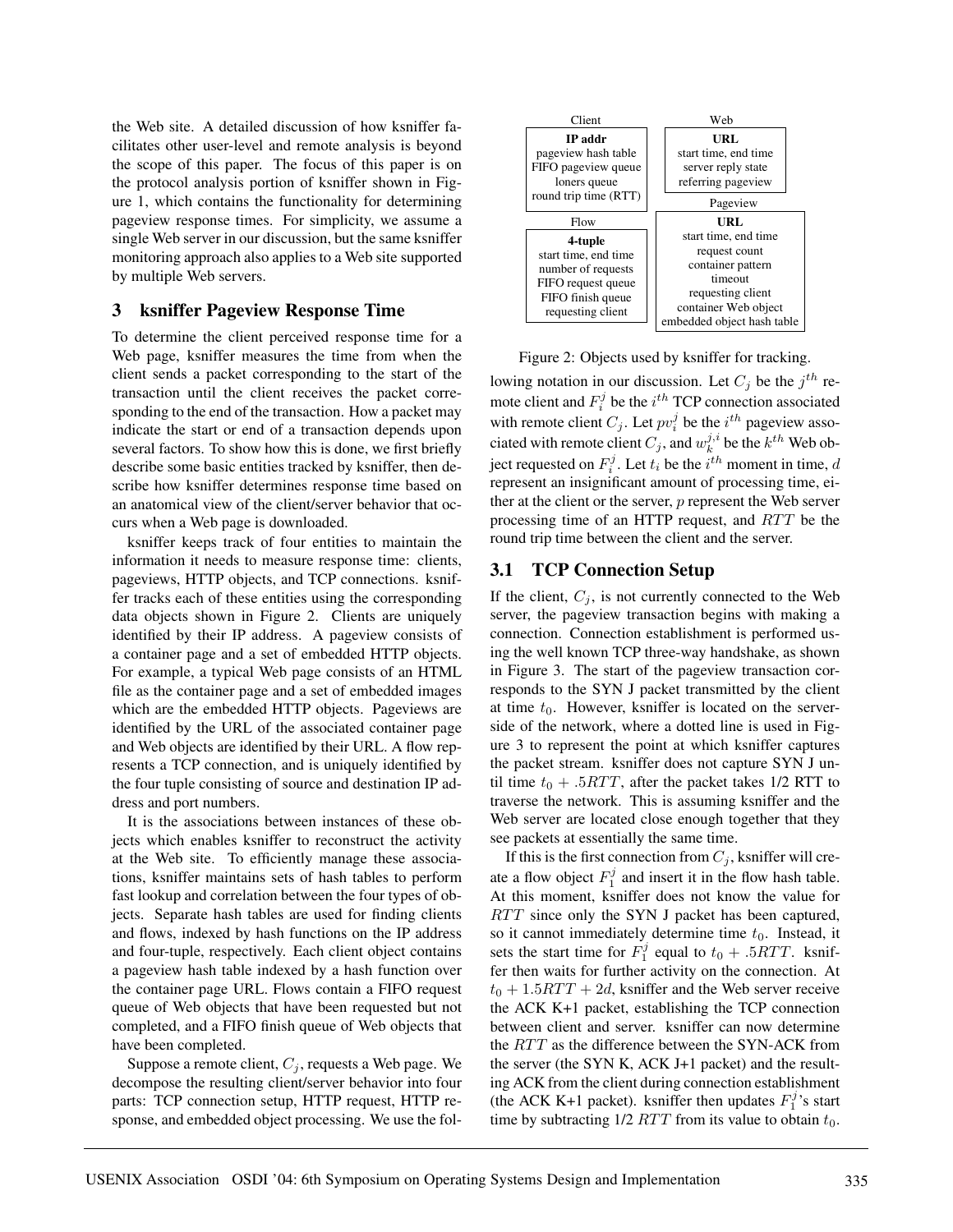

Figure 3: HTTP request/reply.

At time  $t_0 + 1.5RTT + 2d$ , for the first connection from  $C_j$ , ksniffer creates a client object  $C_j$ , saves the  $RTT$  value, and inserts the object into the client hash table. For each subsequent connection from  $C_i$ , a new flow object  $F_i^j$  will be created and linked to the existing client object,  $Cj$ . The  $RTT$  for each new flow will be computed, and  $C_j$ 's  $RTT$  will be updated based on an exponentially weighted moving average of the  $RTTs$  of its flows in the same manner as TCP [28]. The updated  $RTT$  is then used to determine the actual start time for each flow,  $t_0$ .

#### **3.2 HTTP Request**

Once connected to the server, the remote client transmits an HTTP request for the container page and waits for the response. If this is not the first request over the connection, then this HTTP request indicates the beginning of the pageview transaction. Figure 3 depicts the first request over a connection. At time  $t_i$ , the client transmits the HTTP GET request onto the network, and after taking 1/2 RTT to traverse the network, the server receives the request at  $t_i + .5RTT$ .

ksniffer captures and parses the packet containing the HTTP GET request, splitting the request into all its constituent components and identifying the URL requested. Since this is the first HTTP request over connection  $F_1^j$ , it incurs the connection setup overhead. In this case, a Web object is created,  $w_1^{j,1}$ , to represent the request, and the start time for  $w_1^{j,1}$  is set to the start time of  $F_1^j$ . In this manner, the connection setup time is attributed to the first HTTP request on each flow.  $w_1^{j,1}$  is then inserted into  $F_1^j$ 's request queue and  $F_1^j$ 's number-of-requests field is set to one. If this was not the first HTTP request over connection  $F_1^j$ , but was instead the  $k^{th}$  request on  $F_1^j$ , a Web object  $w_k^{j,1}$  would be created but its start time would be set equal to  $t_i$ .

Next, ksniffer creates  $pv_1^j$ , the pageview object that will track the pageview, and inserts it into  $C_j$ 's pageview hash table. We assume for the moment that  $w_1^{j,1}$  is a

container page; embedded objects are discussed in Section 3.5. ksniffer sets  $pv_1^j$ 's start time equal to  $w_1^{j,1}$ 's start time, and sets  $w_1^{j,1}$  as the container Web object for  $pv_1^j$ . At this point in time, ksniffer has properly determined which pageview is being downloaded, and the correct start time of the transaction.

#### **3.3 HTTP Response**

After the Web server receives the HTTP request and takes  $p$  amount of time to process it, the server sends a reply back to the client. ksniffer captures the value of  $p$ , the server response time, which is often mistakenly cited as the client perceived response time. Server response time can underestimate the client perceived response time by more than an order of magnitude [27]. The first response packet contains the HTTP response header, along with the initial portion of the Web object being retrieved. ksniffer looks at the response headers but never parses the actual Web content returned by the server; HTML parsing would entail too much overhead to be used in an online, high bandwidth environment.

ksniffer obtains  $F_1^j$  from the flow hash table and determines the first Web object in  $F_1^j$ 's request queue is  $w_1^{j,1}$ , which was placed onto the queue when the request was captured. An HTTP response header does not specify the URL for which the response is for. Instead, HTTP protocol semantics dictate that, for a given connection, HTTP requests be serviced in the order they are received by the Web server. As a result,  $F_1^j$ 's FIFO request queue enables ksniffer to identify each response over a flow with the correct request object.

ksniffer updates  $w_1^{j,1}$ 's server reply state based on information contained in the response header. In particular, ksniffer uses the *Content-length:* and *Transfer Encoding:* fields, if present, to determine what will be the sequence number of the last byte of data transmitted by the server for this request.

ksniffer captures each subsequent packet to identify the time of the end of the response. This is usually done by identifying the packet containing the sequence number for the last byte of the response. When the response is chunked [10], sequence number matching cannot be used. Instead, ksniffer follows the chunk chain within the response body across multiple packets to determine the packet containing the last byte of the response. For CGI responses over HTTP 1.0 which do not specify the *Content-length:* field, the server closes the connection to indicate the end of the response. In this case, ksniffer simply keeps track of the time for the last data packet before the connection is closed.

ksniffer sets  $w_1^{j,1}$ 's end time to the arrival time of each response packet, plus  $1/2$   $RTT$  to account for the transit time of the packet from server to client. ksniffer also sets  $pv_1^j$ 's end time to  $w_1^{j,1}$ 's end time. The end time will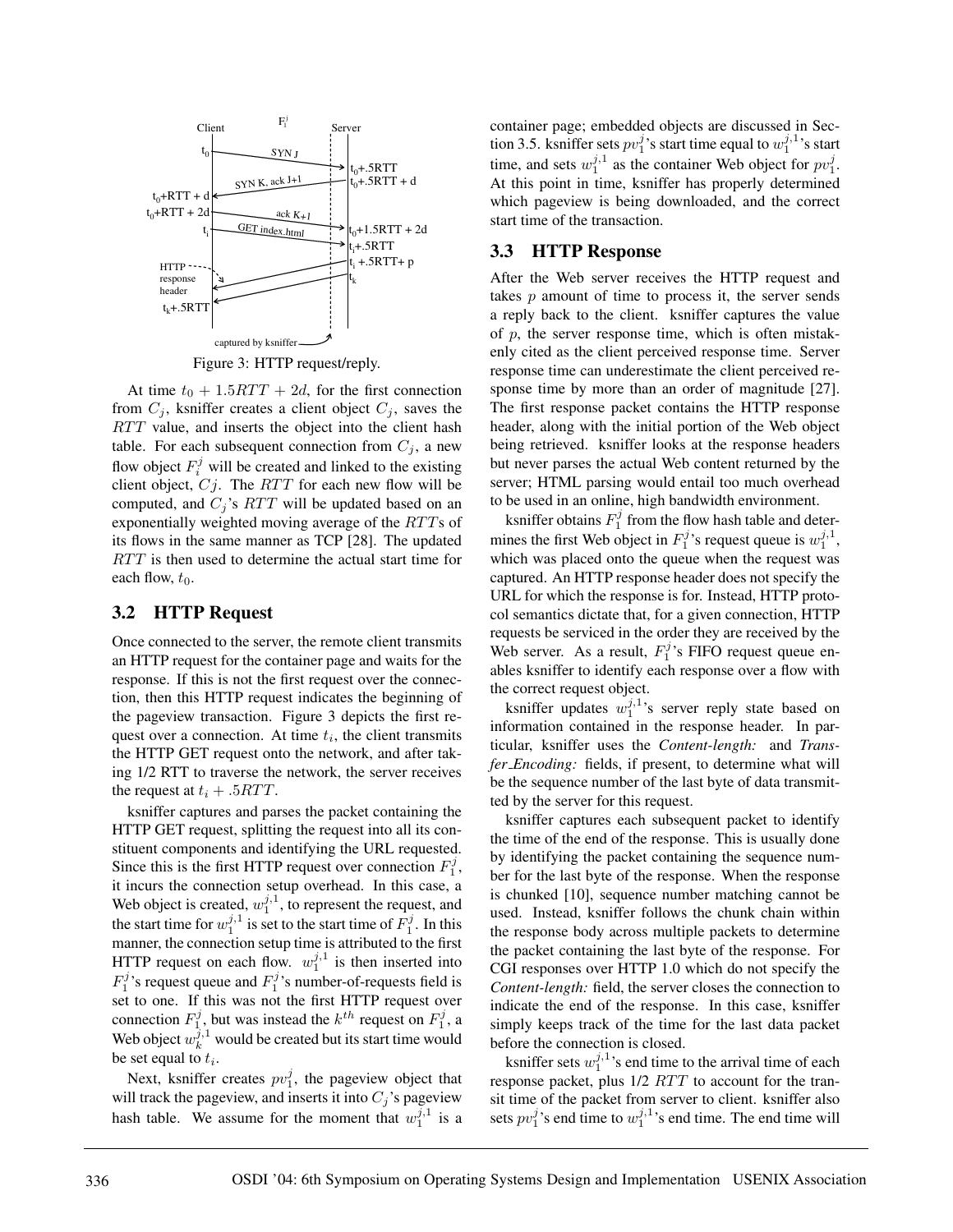monotonically increase until the server reply has been completed, at which point the (projected) end time will be equal to  $t_k + .5RTT$ , as shown in Figure 3. When ksniffer captures the last byte of the response at time  $t_k$ ,  $w_1^{j,1}$  is moved from  $F_1^j$ 's request queue to  $F_1^j$ 's finish queue, where it remains until either  $F_1^j$  is closed or until ksniffer determines that all segment retransmissions (if any) have been accounted for, which is discussed in Section 4.

Most Web browsers in use today serialize multiple HTTP requests over a connection such that the next HTTP request is not sent until the response for the previous request has been fully received. For these clients, there is no need for each flow object to maintain a queue of requests since there will only be one outstanding request at any given time. The purpose of ksniffer's request queue mechanism is to support HTTP pipelining, which has been adopted by a small, but potentially growing number of Web browsers. Under HTTP pipelining, a browser can send multiple HTTP requests at once, without waiting for the server to reply to each individual request. ksniffer's request queues provide support for HTTP pipelining by conforming to RFC2616 [10], which states that a server must send its responses to a set of pipelined requests in the same order that the requests are received. Since TCP is a reliable transport mechanism, requests that are pipelined from the client, in a certain order, are always received by the server in the same order. Any packet reordering that may occur in the network is handled by TCP at the server. ksniffer provides similar mechanisms to handle packet reordering so that HTTP requests are placed in  $\vec{F}_1^j$ 's request queues in the correct sequence. This entails properly handling a packet that contains multiple HTTP requests as well as an HTTP request which spans packet boundaries.

At this point in time, ksniffer has properly determined  $t_k + .5RTT$ , the time at which the packet containing the last byte of data for  $w_1^{j,1}$  was received by client  $C_j$ . If the Web page has no embedded objects then this marks the end of the pageview transaction. For example, if  $w_1^{j,1}$ corresponds to a PDF file instead of an HTML file, ksniffer can determine that the transaction has completed, since a PDF file cannot have embedded objects.

If  $w_1^{j,1}$  can potentially embed one or more Web objects, ksniffer cannot assume that  $pv_1^j$  has completed. Instead, it needs to determine what embedded objects will be downloaded to calculate the pageview response time. At time  $t_k + .5RTT$ , ksniffer cannot determine yet if requests for embedded objects are forthcoming or not. In particular, ksniffer does not parse the HTML within the container page to identify which embedded objects may be requested by the browser. Such processing is too computationally expensive for an online, high bandwidth system, and often does not even provide the necessary information. For example, a JavaScript within the container page could download an arbitrary object that could only be detected by executing the JavaScript, not just parsing the HTML. Furthermore, HTML parsing would not indicate which embedded objects are directly downloaded from the server, since some may be obtained via caches or proxies. ksniffer instead takes a simpler approach based on waiting and observing what further HTTP requests are sent by the client, then using HTTP request header information to dynamically learn which container pages embed which objects.

## **3.4 Online Embedded Pattern Learning**

ksniffer learns which container pages embed which objects by tracking the *Referer:* field in HTTP request headers. The *Referer:* field contained in subsequent requests is used to group embedded objects with their associated container page. Since the *Referer:* field is not always present, ksniffer develops *patterns* from those it does collect to infer embedded object relationships when requests are captured that do not contain a *Referer:* field. This technique is faster than parsing HTML, executing JavaScript, or walking the Web site with a Web crawler. In addition, it allows ksniffer to react to changes in container page composition as they are reflected in the actual client transactions.

ksniffer creates referer patterns on the fly. For each HTTP request that is captured, ksniffer parses the HTTP header and determines if the *Referer:* field is present. If so, this relationship is saved in a *pattern* for the container object. For example, when monitoring ibm.com, if a GET request for *obj1.gif* is captured, and the *Referer:* field is found to contain "www.ibm.com/index.html", ksniffer adds *obj1.gif* as an embedded object within the pattern for *index.html*. If a *Referer:* field is captured which specifies a host not being monitored by ksniffer, such as "www.xyz.com/buy.html", it is ignored.

ksniffer uses file extensions as a heuristic when building patterns. Web objects with an extension such as .ps and .pdf cannot contain embedded objects, nor can they be embedded within a page. As such, patterns are not created for them, nor are they associated with a container page. Web objects with an extension such as .gif or .jpg are usually associated with a container page, but cannot themselves embed other objects. Web objects with an extension such as .html or .htm can embed other objects or be embedded themselves. Each individual .html object has its own unique pattern, but currently an .html object is never a member of another object's pattern. This prevents cycles within the pattern structures, but results in ksniffer treating frames of .html pages as separate pageviews.

Taking this approach means that ksniffer does not need to be explicitly told which Web pages embed which ob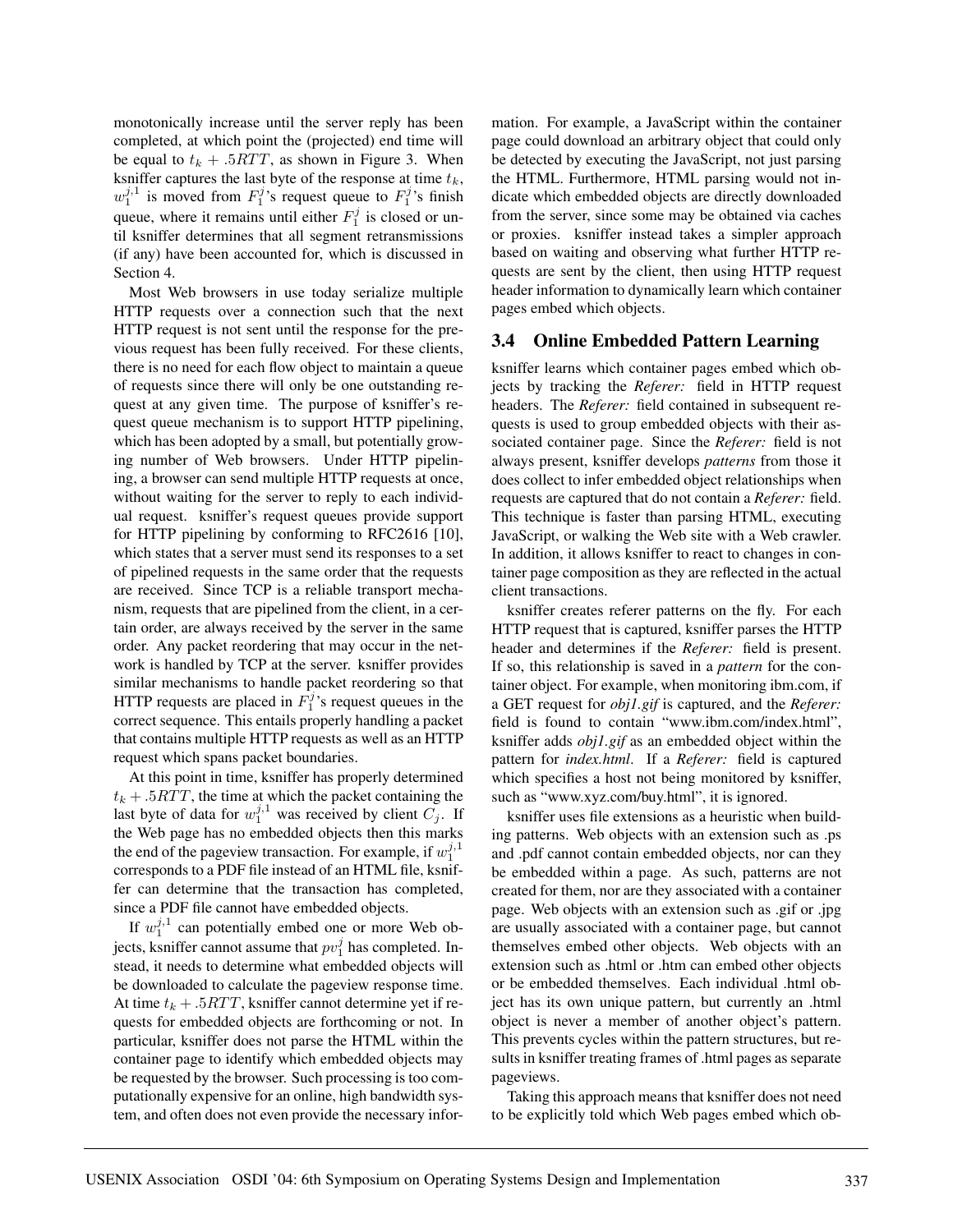jects – it learns this on its own. Patterns are persistently kept in memory using a hash table indexed by the container page URL. Each  $pv_i^j$  and container  $w_k^{j,i}$  is linked to the pattern for the Web object it represents, allowing ksniffer to efficiently query the patterns associated with the set of active pageview transactions.

Since Web pages can change over time, patterns get dynamically updated, based on the client activity seen at the Web site. Therefore, a particular embedded object, *obj1.jpg*, may not belong to the pattern for container *in* $dex.html$  at time  $t_i$ , and yet belong to the pattern at time  $t_{i\pm k}$ . Likewise, a pattern may not exist for *buy.html* at time  $t_i$ , but then be created at a later time  $t_{i+k}$ , when a request is captured. Of course, the same embedded object, *obj1.jpg*, may appear in multiple patterns, *index.html* and *buy.html*, at the same time or at different times. Since patterns are only created from client transactions, the set of patterns managed by ksniffer may be a subset of all the container pages on the Web site. This can save memory: ksniffer maintains patterns for container pages that are being downloaded, but not for those container pages on the Web site which do not get requested.

Only the *Referer:* field is used to manipulate patterns, and the embedded objects within a pattern are unordered. ksniffer places a configurable upper bound of 100 embedded objects within a pattern so as to limit storage requirements. When the limit is reached, an LRU algorithm is used for replacement, removing the embedded object which has not been linked to the container page in an HTTP request for the longest amount of time.

Each pattern typically contains a superset of those objects which the container page actually embeds. As the pattern changes, the new embedded objects get added to the pattern; but the old embedded objects only get removed from the pattern if the limit is reached. This is perfectly acceptable since ksniffer does not use patterns in a strict sense to determine, absolutely, whether or not a container page embeds a particular object.

Most Web browsers, including Internet Explorer and Mozilla, provide referer fields, but some do not and privacy proxies may remove them. To see what percentage of embedded objects have referer fields in practice, we analyzed the access log files of a popular musician resource Web site that has over 800,000 monthly visitors. The access logs covered a 15 month period from January 2003 until March 2004. 87% of HTTP requests had a referer field, indicating that a substantial portion of embedded objects may have referer fields in practice. ksniffer is specifically designed for monitoring high speed links that transmit a large number of transactions per second. In the domain of pattern generation, this is an advantage. The probability that at least one HTTP request with the *Referer:* field set for a particular container page will arrive within a given time interval is extremely high.

## **3.5 Embedded Object Processing**

If a container page references embedded objects, the end of the transaction will be indicated by the packet containing the sequence number of the last byte of data, for the last object to complete transmission. To identify this packet, ksniffer determines which embedded object requests are related to each container page using the *Referer:* field of HTTP requests, file extension information, and the referer patterns discussed in Section 3.4.

In our example, suppose *index.html* contains references to five embedded images *obj1.gif*, *obj2.gif*, *obj3.gif*, *obj4.gif*, and *obj8.gif*. The embedded objects will be identified and processed as shown in Figure 4 (ignoring for the moment  $F_3^j$ ). At time  $t_k + .5RTT$ , the browser parses the HTML document and identifies any embedded objects. If embedded objects are referenced within the HTML, the browser opens an additional connection,  $F_2^j$ , to the server so that multiple HTTP requests for the embedded objects can be serviced, in parallel, to reduce the overall latency of the transaction. The packet containing the sequence number of the last byte of the last embedded object to be fully transmitted indicates the end of the pageview transaction,  $t_e$ .

The start and end times for embedded object requests are determined in the same manner as previously described in Sections 3.2 and 3.3. Each embedded object that is requested is tracked in the same manner that the container page, *index.html*, was tracked. For example, when the second connection is initiated, ksniffer creates a flow object  $F_2^j$  to track the connection, and associates it with  $C_j$ . When the request for *obj1.gif* on  $F_2^j$  is captured at time  $t_q$ , a  $w_1^{j,2}$  object is created for tracking the request, and is placed onto  $F_2^j$ 's request queue.

To determine the pageview response time, which is calculated as  $t_e$  -  $t_0$ , requires correlating embedded objects to their proper container page, which involves tackling a set of challenging problems. Clients, especially proxies, may be downloading multiple pageviews simultaneously. It is possible for a person to open two or more browsers and connect to the same Web site, or for a proxy to send multiple pageview requests to a server, on behalf of several remote clients. In either case, there can be multiple currently active pageview transactions simultaneously associated with the remote client  $C_j$  (e.g.,  $pv_1^j$ ,  $pv_2^j$  ...  $pv_k^j$ ). In addition, some embedded objects being requested may appear in multiple pageviews, and some Web objects may be retrieved from caches or CDNs. ksniffer applies a set of heuristics that attempt to determine the true container page for each embedded object. We present experimental results in Section 5 demonstrating that these heuristics are effective for accurately measuring client perceived response time.

For example, suppose that  $F_3^j$  in Figure 4 depicts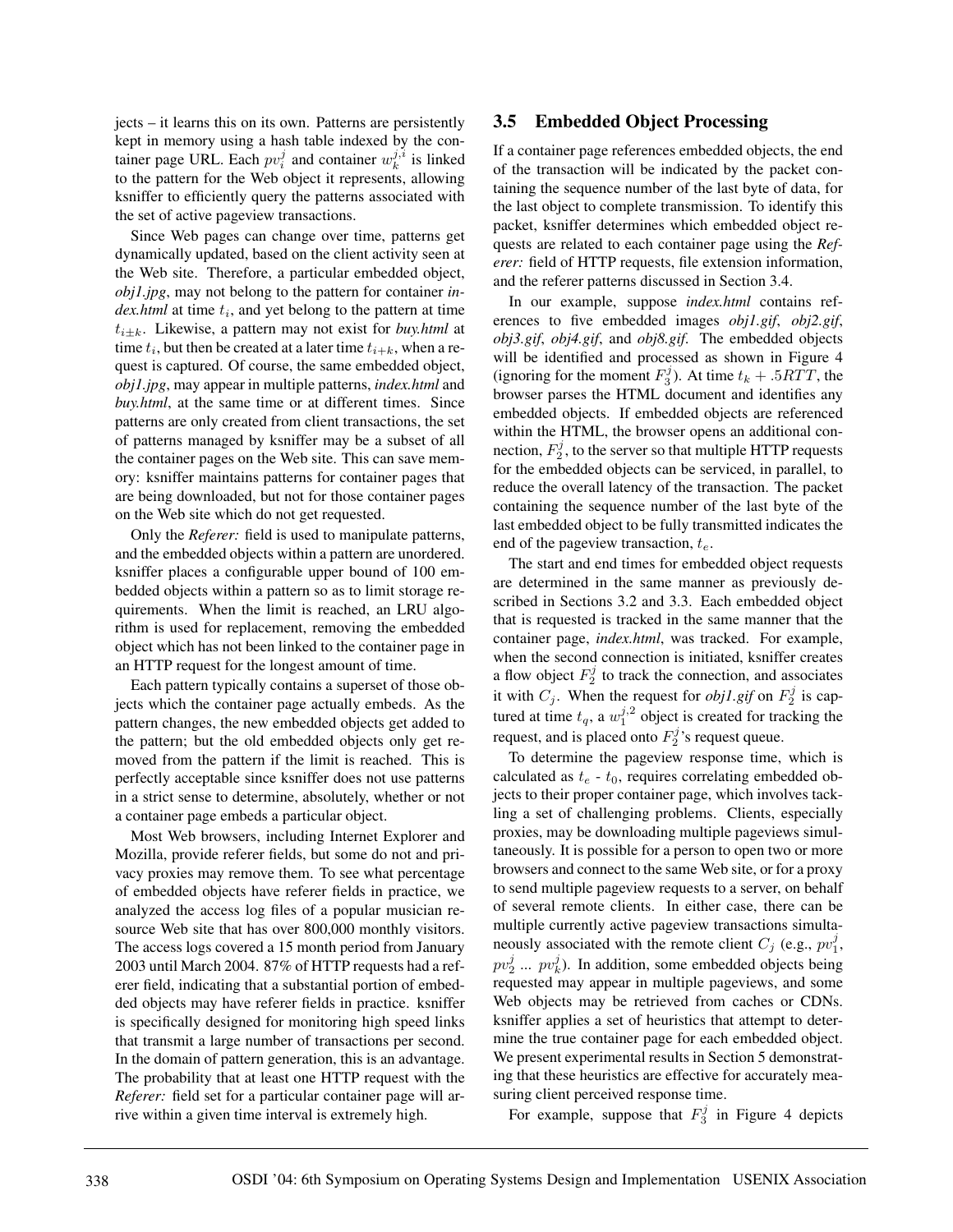

Figure 4: Downloading multiple container pages and embedded objects over multiple connections.

client  $C_i$  downloading *buy.html* at roughly the same time as *index.html* (i.e.,  $t_0 \approx t_i$ ). Suppose also that ksniffer knows in advance that *index.html* embeds {*obj1.gif*, *obj3.gif*, *obj8.gif*, *obj4.gif* ,*obj2.gif*} and that *buy.html* embeds {*obj1.gif*, *obj8.gif*, *obj11.gif*}. This means that both container pages are valid candidates for the true container page of *obj1.gif*. Whether or not  $t_r < t_q$  is a crucial indication as to the true container page. At time  $t_a$ , when connection  $F_2^j$  is being established, there is no information which could distinguish whether this connection belongs to *index.html* or *buy.html*. The only difference between  $F_1^j$ ,  $F_2^j$  and  $F_3^j$  with respect to the TCP/IP 4-tuple is the remote client port number. Hence only the client,  $C_i$ , can be identified at time  $t_a$ , and at time  $t_q$ , it is unknown whether *index.html* or *buy.html* is the true container page for *obj1.gif*.

To manage pageviews and their associated embedded objects, ksniffer maintains three lists of active pageviews for each client, each sorted by request time, as shown in Figure 5. The *loners queue* contains pageviews which represent objects that cannot have embedded objects. These pageviews are kept in their own list, which is never searched when attempting to locate a container page for a new embedded object request. All other pageviews, which could potentially embed an object, are placed on both a *FIFO pageview queue* and the *pageview hash table*. This enables ksniffer to quickly locate the youngest candidate container page. Each pageview also maintains an embedded object hash table, not shown in Figure 5, that consists of the embedded objects associated with that pageview and state indicating whether and to what extent they have been downloaded.

Given a request  $w_i^{j,k}$  captured on flow  $F_k^j$  for client  $C_i$ , ksniffer will perform the following actions:

1. If  $w_i^{j,k} \in \{\text{.html}, \text{ .shtml}, \ldots\}$  ksniffer will treat  $w_i^{j,k}$ as a container page by placing it into the pageview hash table (and FIFO queue) for client  $C_j$ . In addition, if a pageview is currently associated with  $F_k^j$ ,



ksniffer assumes that pageview is done.

- 2. If  $w_i^{j,k} \in \{\text{.pdf}, \text{.ps}, \ldots\}$  ksniffer will treat  $w_i^{j,k}$  as a loner object by placing it on the loner queue for  $C_j$ . In addition, if a pageview is currently associated with  $F_k^j$ , ksniffer assumes it is done.
- 3. If  $w_i^{j,k} \in \{\text{.jpg}, \text{.gif, ...\} \text{ then}$ 
	- (a) If the *Referer:* field contains the monitored server name, such as *www.ibm.com/buy.html*, then  $C_i$ 's pageview hash table is searched to locate  $pv_c^j$ , the youngest pageview downloading that container page (*buy.html*) that has yet to download  $w_i^{j,k}$ . If  $pv_c^j$  exists,  $w_i^{j,k}$  is associated to  $pv_c^j$  as one of its embedded objects. If no pageview meets the criterion,  $pv_c^j$  is created and  $w_i^{j,k}$  is associated to it.
	- (b) If the *Referer:* field contains a foreign host name, such as *www.xyz.com/buy.html*, then  $w_i^{j,k}$  is treated as a loner object.
	- (c) If  $w_i^{j,k}$  has no *Referer:* field, then the FIFO queue is searched to locate,  $pv_c^j$ , the youngest pageview which has  $w_i^{j,k}$  in its referer pattern and has yet to download  $w_i^{j,k}$ . If  $pv_c^j$  exists, then  $w_i^{j,k}$  is associated to  $pv_c^j$  as one of its embedded objects. If no pageview meets the criterion, then  $w_i^{j,k}$  is treated as a loner object.

The algorithm above is based on several premises. If a request for an embedded object  $w_i^{j,k}$  arrives with a referer field containing the monitored server as the host (e.g., *www.ibm.com/buy.html*), then the remote browser almost certainly must have previously downloaded that container page (e.g., *buy.html*) from the monitored server (e.g., *www.ibm.com*), parsed the page, and is now sending the request for the embedded object  $w_i^{j,k}$ . If ksniffer failed to capture the request for the container page (e.g., *buy.html*) it is highly likely that it is being served from the browser cache for this particular transaction. If a request for an embedded object arrives with a referer field containing a foreign host (e.g., *www.xyz.com/buy.html*), it is highly likely that the foreign host is simply embedding objects from the monitored Web site into its own pages.

When a request for an embedded object arrives with-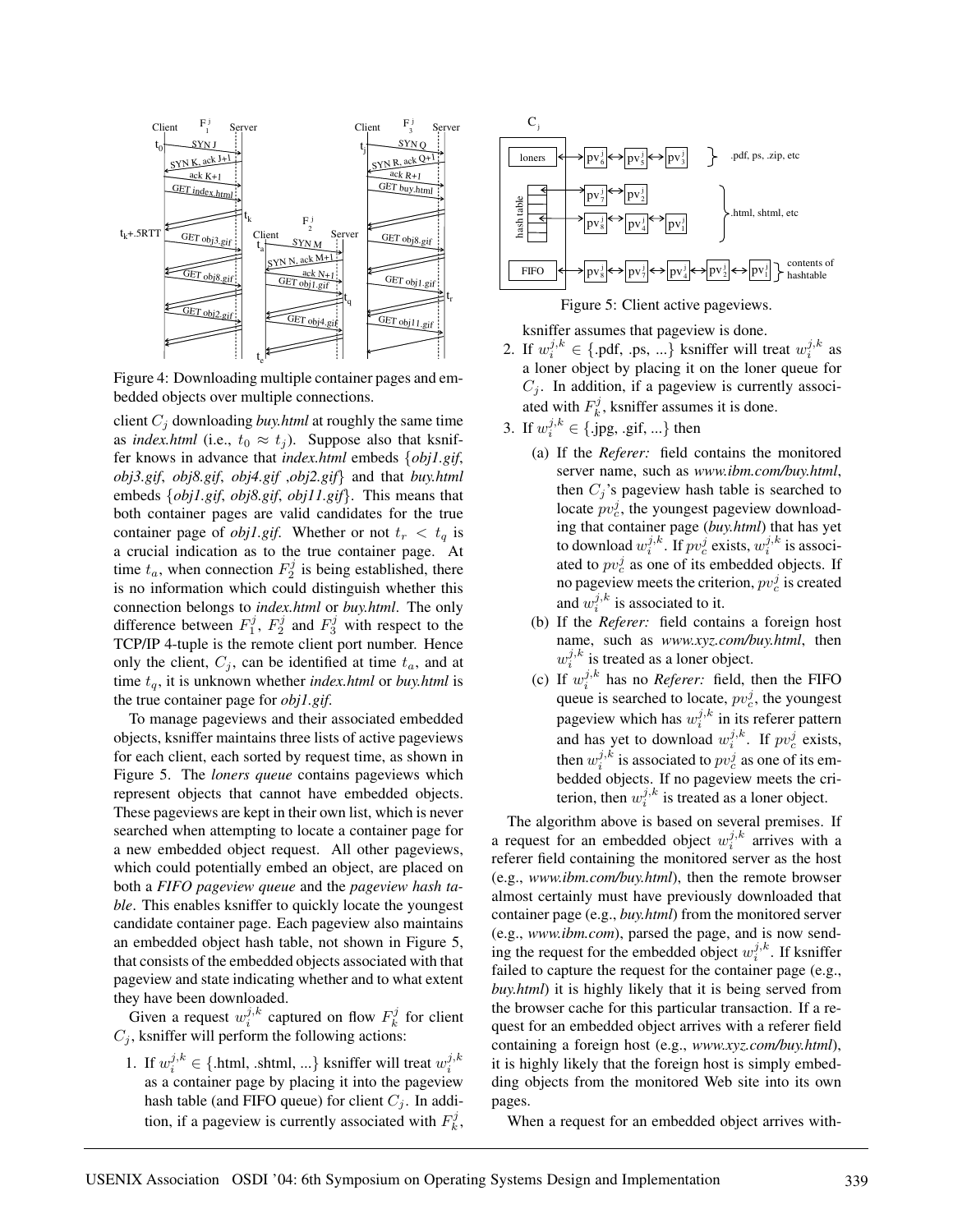out a referer field, every pageview associated with the client becomes a potential candidate for the container page of that object. This is depicted in Figure 4 when the request for *obj1.gif* arrives without a *Referer:* field. If the client is actually a remote proxy, then the number of potential candidates may be large. ksniffer applies the patterns described in Section 3.4 as a means of reducing the number of potential candidates and focusing on the true container page of the embedded object. The heuristic is to locate the youngest pageview which contains the object in its pattern, but has yet to download the object. Patterns are therefore exclusionary. Any candidate pageview not containing the embedded object in its pattern is excluded from consideration. This may result in the true container page being passed over, but as mentioned in Section 3.4, the likelihood that a container page embeds an object that does not appear in the page's pattern is very low for an active Web site. If a suitable container pageview is not found, then the object is treated as a loner object. If a *Referer:* field is missing, then most likely it was removed by a proxy and not a browser on the client machine; but if the proxy had cached the container page during a prior transaction, it is likely to have cached the embedded object as well. This implies the object is not being requested as part of a page, but being downloaded as an individual loner object.

If a client downloads an embedded object, such as *obj1.gif*, it is unlikely that the client will download the same object again, for the same container page. If an object appears multiple places within a container page, most browsers will only request it once from the server. Therefore, ksniffer not only checks if an embedded object is in the pattern for a container page, but also checks if that instance has already downloaded the object or not.

The youngest candidate is usually a better choice than the oldest candidate. If browsers could not obtain objects from a cache or CDN, then the oldest candidate would be a better choice, based on FCFS. Since this is not the case choosing the oldest candidate will tend to assign an object *obj1.jpg* to a container page whose 'slot' for *obj1.jpg* was already filled via an unseen cache hit. This tends to overestimate response time for older pages. It is more likely that an older page obtained *obj1.jpg* from a cache and that the younger page is the true container for *obj1.jpg*, than vice versa.

ksniffer relies on capturing the last byte of data for the last embedded object to determine the pageview response time. However, given the use of browser caches and CDNs, not all embedded objects will be seen by ksniffer since not all objects will be downloaded directly from the Web server. The purpose of a cache or CDN is to provide much faster response time than can be delivered by the original Web server. As a result, it is likely that objects requested from a cache or CDN will be received by the client before objects requested from the original server. If the Web server is still serving the last embedded object received by the client, other objects served from a cache or CDN will not impact ksniffer's pageview response time measurement accuracy. If the last embedded object received by the client is from a cache or CDN, ksniffer will end up not including that object's download time as part of its pageview response time. Since caches and CDNs are designed to be fast, the time unaccounted for by ksniffer will tend to be small even in this case.

Given that embedded objects may be obtained from someplace other than the server, and that a pattern for a container page may not be complete, how can ksniffer determine that the last embedded object has been requested? For example, at time  $t_e$ , how can ksniffer determine whether the entire download for *index.html* is completed, or another embedded object will be downloaded for *index.html* on either  $F_1^j$  or  $F_2^j$ ? This is essentially the same problem described at the end of Section 3.3 with respect to whether or not a embedded objects requests will follow a request for a container page or not.

ksniffer approaches this problem in two ways. First, if no embedded objects are associated to a pageview after a timeout interval, the pageview transaction is assumed to be complete. A six second timeout is used by default, in part based on the fact that the current ad hoc industry quality goal for complete Web page download times is six seconds [19]. If a client does not generate additional requests for embedded objects within this time frame, it is very likely that the pageview is complete. ksniffer also cannot report the response time for a pageview until the timeout expires. A six second timeout is small enough to impose only a modest delay in reporting.

Second, if a request for a container page,  $w_k^{j,i}$ , arrives on a persistent connection  $F_i^j$ , then we consider that all pageview transactions associated with each prior object,  $w_b^{j,i}$ ,  $b < k$ , on  $F_i^j$  to be complete. In other words, a new container page request over a persistent connection signals the completion of the prior transaction and the beginning of a new one. We believe this to be a reasonable assumption, including under pipelined requests, since in most cases, only the embedded object requests will be pipelined. Typical user behavior will end up serializing container page requests over any given connection. Hence, the arrival of a new container page request would indicate a user click in the browser associated with this connection. Taking this approach also allows ksniffer to properly handle quick clicks, when the user clicks on a visible link before the entire pageview is downloaded and displayed in the browser.

## **4 Packet Loss**

Studies have shown that the packet loss rate within the Internet is roughly 1-3% [34]. We classify packet loss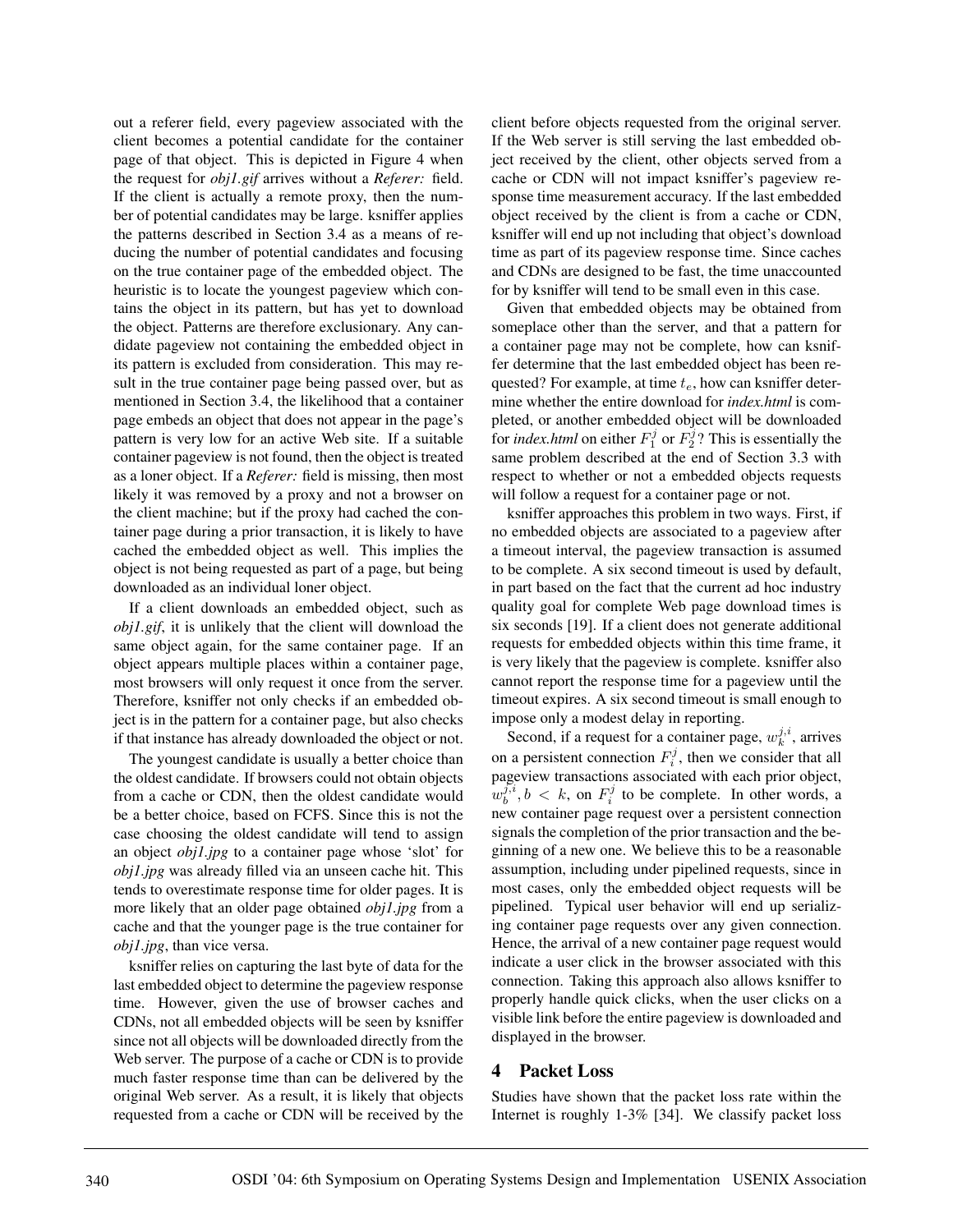into three types: A) a packet is dropped by the network before being captured by ksniffer, B) a packet is dropped by the network after being captured and C) a packet is dropped by the server or client after being captured. Types A and B are most often due to network congestion or transmission errors while type C drops occur when the Web server (or, less likely, the client) becomes temporarily overloaded. The impact that a packet drop has on measuring response time depends not only on where or why it was dropped, but also on the contents of the packet. We first address the impact of SYN drops, then look at how a lost data packet can affect response time measurements.

Figure 3 depicts the well known TCP connection establishment protocol. Suppose that the initial SYN which is transmitted at time  $t_0$  is either dropped in the network or at the server. In either case, no SYN/ACK response is forthcoming from the server. The client side TCP recognizes such SYN drops through use of a timer [27]. If a response is not received in 3 seconds, TCP will retransmit the SYN packet. If that SYN packet is also dropped by the network or server, TCP will again resend the same SYN packet, but not until after waiting an additional 6 seconds. As each SYN is dropped, TCP doubles the wait period between SYN retransmissions: 3 s, 6 s, 12 s, 24 s, etc. TCP continues in this manner until either the configured limit of retries is reached, at which time TCP reports "unable to connect" back to the browser, or the user takes an action to abort the connection attempt, such as refreshing or closing the browser.

This additional delay has a large impact on the client response time. Suppose there is a 3% network packet loss rate from client to server. Three percent of the SYN packets sent from the remote clients will be dropped in the network before reaching ksniffer or the server. The problem is that since the SYN packets are dropped in the network before reaching the server farm, both ksniffer and the server are completely unaware that the SYNs were dropped. This will automatically result in an error for any traffic monitoring system which measures response time using only those packets which are actually captured. If each client is using two persistent connections to access the Web site, this error will be 180% for a 100 ms response time and a 4.5% error for a 4s response time. Under HTTP 1.0 without Keep-Alive, where a connection is opened to obtain each object, the probability of a network SYN drop grows with the number of objects in the pageview. For a page download of 10 objects, there is a 30% chance of incurring the 3 second retransmission delay, a 60% chance for 20 objects and a 90% chance for 30 objects.

ksniffer uses a simple technique for capturing this undetectable connection delay (type 'A' SYN packet loss). Three counters are kept for each subnet. One of the three counters is incremented whenever a SYN/ACK packet is retransmitted from the server to the client (which indicates that the SYN/ACK packet was lost in the network). The counter that gets incremented depends on how many times the SYN/ACK has been transmitted. Every time a SYN/ACK is sent twice, the first counter is incremented, every time a SYN/ACK packet is sent 3 times, the second counter is incremented, and every time a SYN/ACK is sent 4 times, the third counter is incremented. Whenever a SYN packet arrives for a new connection, if one of the three counters is greater than zero, then ksniffer subtracts the appropriate amount of time from the start time of the connection and decrements the counter (round robin is used to break ties). Assuming that a SYN packet will be dropped as often as a SYN/ACK, this gives ksniffer a reasonable estimate for the number of connections which are experiencing a 3 s, 9 s, or 21 s connection delay.

The same retransmission delays are incurred when SYNs are dropped by the server (type 'C'). In this case, ksniffer is able to capture and detect that the SYNs were dropped by the server, and distinguish these connection delays, which are due to server overload, from those previously described, which are due to network congestion. ksniffer also determines when a client is unable to connect to the server. If the client reattempts access to the Web site in the next six seconds after a connection failure, ksniffer considers the time associated with the first failed connection attempt as part of the connection latency for the reattempt; otherwise the failed connection attempt is reported under the category "frustrated client".

Similar undetected latency occurs when a GET request is dropped in the network before reaching ksniffer or the server, then retransmitted by the client. An undetected GET request drop differs from an undetected SYN drop in two ways. First, unlike SYN drops, TCP determines the retransmission timeout period based on RTT and a number of implementation dependent parameters. ksniffer implements the standard RTO calculation [28] using Linux TCP parameters, and adjusts for this undetectable time in the same manner as mentioned above. Second, a dropped GET request will only affect the measurement of the overall pageview response time if the GET request is for a container page and is not the first request over the connection. Otherwise, the start of the transaction will be indicated by the start of connection establishment, not the time of the container page request.

As mentioned earlier, ksniffer often expects to capture the packet containing the sequence number of the last byte of data for a particular request. To capture retransmissions, ksniffer uses a timer along with the finish queue on each flow to capture retransmitted packets and update the end of response time appropriately. Suppose the last packet of a response is captured by ksniffer at time  $t_k$ , at which point ksniffer identifies it as containing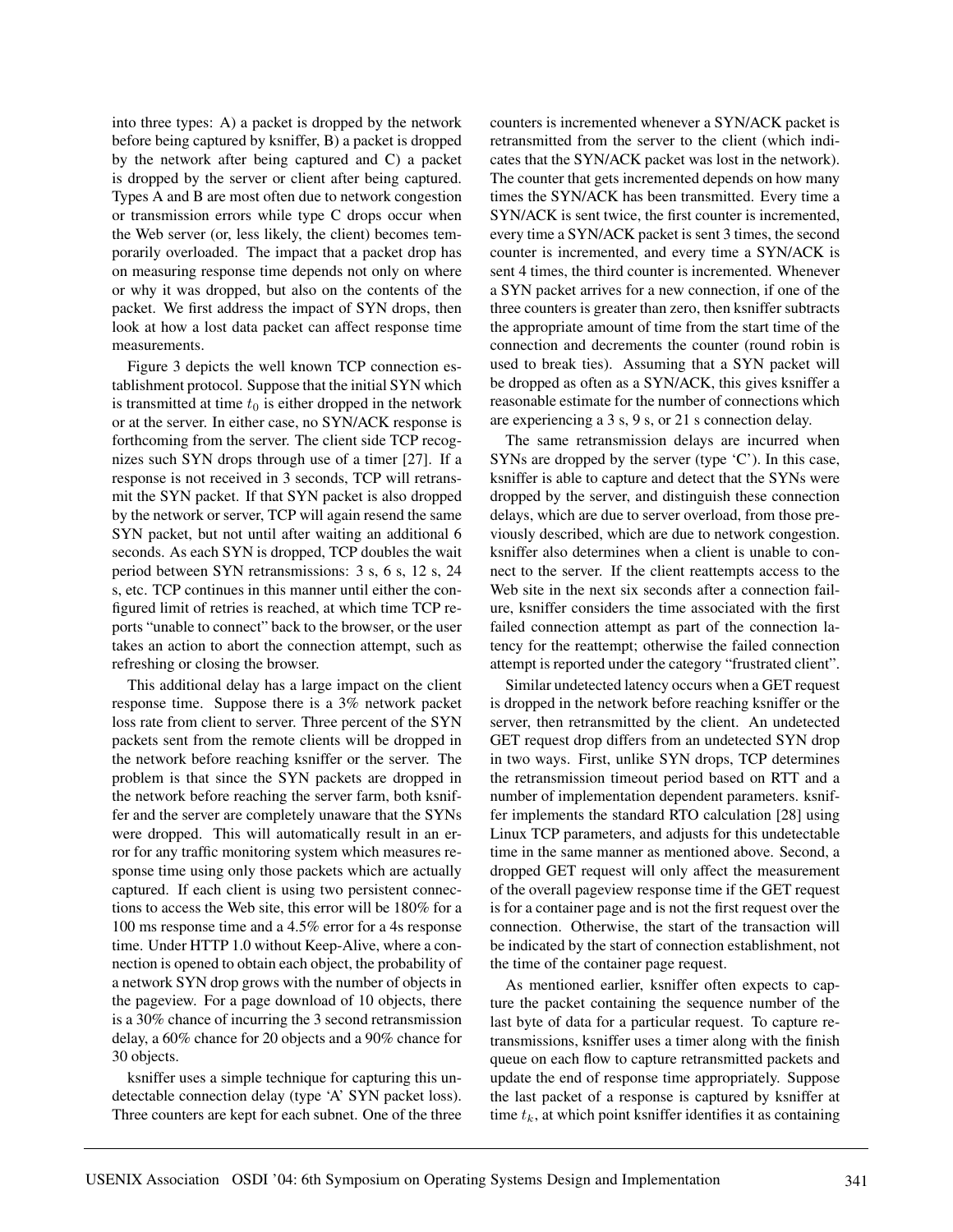the sequence number for the last byte of the response, and moves the  $w_k^{j,i}$  request object from the flow's request queue to the flow's finish queue. The packet is then dropped in the network before reaching the client (type  $B'$ ). At time  $t_{k+h}$ , ksniffer will capture the retransmitted packet and, using its sequence number, determine that it is a retransmission for  $w_k^{j,i}$ , which is located on the finish queue. The completion time of  $w_k^{j,i}$  is then set to the timestamp of this packet.

## **5 Experimental Results**

We implemented ksniffer as a set of Linux kernel modules and installed it on a commodity PC to demonstrate its accuracy and performance under a wide range of Web workloads. We report an evaluation of ksniffer in a controlled experimental setting as well as an evaluation of ksniffer tracking user behavior at a live Internet Web site.

Our experimental testbed is shown in Figure 6. We used a traffic model based on Surge [3] but made some minor adjustments to reflect more recent work [14, 31] done on characterizing Web traffic: the maximum number of embedded objects in a given page was reduced from 150 to 100 and the percentage of base, embedded, and loner objects were changed from 30%, 38% and 32% to 42%, 48% and 10%, respectively. The total number of container pages was 1041, with 959 unique embedded objects. 49% of the embedded objects are embedded by more than one container page. We also fixed a bug in the modeling code and included CGI scripts in our experiments, something not present in Surge.

For traffic generation, we used an updated version of WaspClient [25], which is a modified version of the client provided by Surge. Virtual clients on each machine cycle through a series of pageview requests, first obtaining the container page then all its embedded objects. A virtual client can open 2 parallel TCP connections for fetching pages, mimicking the behavior of Microsoft IE. Requests on a TCP connection are serialized, so that the next request is not sent until the current response on that connection is obtained. In addition, each virtual client binds to a unique IP address using IP aliasing on the client machine. This lets each client machine appear to the server as a collection of up to 200 unique clients from the same subnet.

To emulate wide-area conditions, we extended the rshaper [30] bandwidth shaping tool to include packet loss and round trip latencies. We installed this software on each client traffic generator machine, enabling us to impose packet drops as well as the RTT delays between 20 to 200 ms as specified in Figure 6.

To quantify the accuracy of the client perceived response times measured by ksniffer, we ran fifteen different experiments with different traffic loads under nonideal and high-stress operating conditions and compared



Figure 6: Experimental environment.

ksniffer's measurements against those obtained by the traffic generators executing on the client machines. We measured with two different Web servers, Apache and TUX, used both HTTP 1.0 without Keep-Alive and persistent HTTP 1.1, and included a combination of static pages and CGI programs for Web content. We also measured in the presence of network and server packet loss, missing referer fields, client caching, and near gigabit traffic rates. Table 1 summarizes these experimental results. In all cases, the difference between the mean response time as determined by ksniffer, and that measured directly on the remote client was less than 5%. Furthermore, the absolute time difference between ksniffer and client-side instrumentation was in some cases less than 1 ms and in all cases less than 50 ms.

All tests (except Tests S1 and S2) were done under non-ideal conditions found in the Internet with 2% packet loss and 20% missing referer fields. Each client requested the same sequence of pageviews, but since each traffic generator machine was configured with a different RTT to the Web server as shown in Figure 6, the clients took different amounts of time to obtain all of their pages, resulting in a variable load on the Web server over time. For example, Figure 7 shows results from Test F comparing ksniffer against client-side instrumentation in measuring pageviews/s over time. There are two lines in the figure, but they are hard to distinguish because ksniffer's pageview count is so close to direct client-side instrumentation. Figure 8 shows results from Test F comparing ksniffer against client-side instrumentation in measuring mean client perceived pageview response time for each 1 second interval. ksniffer results are very accurate and hard to distinguish from client-side instrumentation. As indicated by Figure 7, the variable response time is due to the completion of clients. During the initial 250 s, clients from each of the four subnets are actively making requests. At around 250 s, the clients from subnet 10.4.0.0 with RTT 20 ms have completed, while clients from the other subnets remain active. At around 300 s, the clients from subnet 10.3.0.0 with RTT of 80 ms have completed, leaving clients from subnets 10.2.0.0 and 10.1.0.0 active. At time 475 s, clients from subnet 10.2.0.0 with RTT of 140 ms have completed, leaving only those clients from subnet 10.1.0.0 with RTT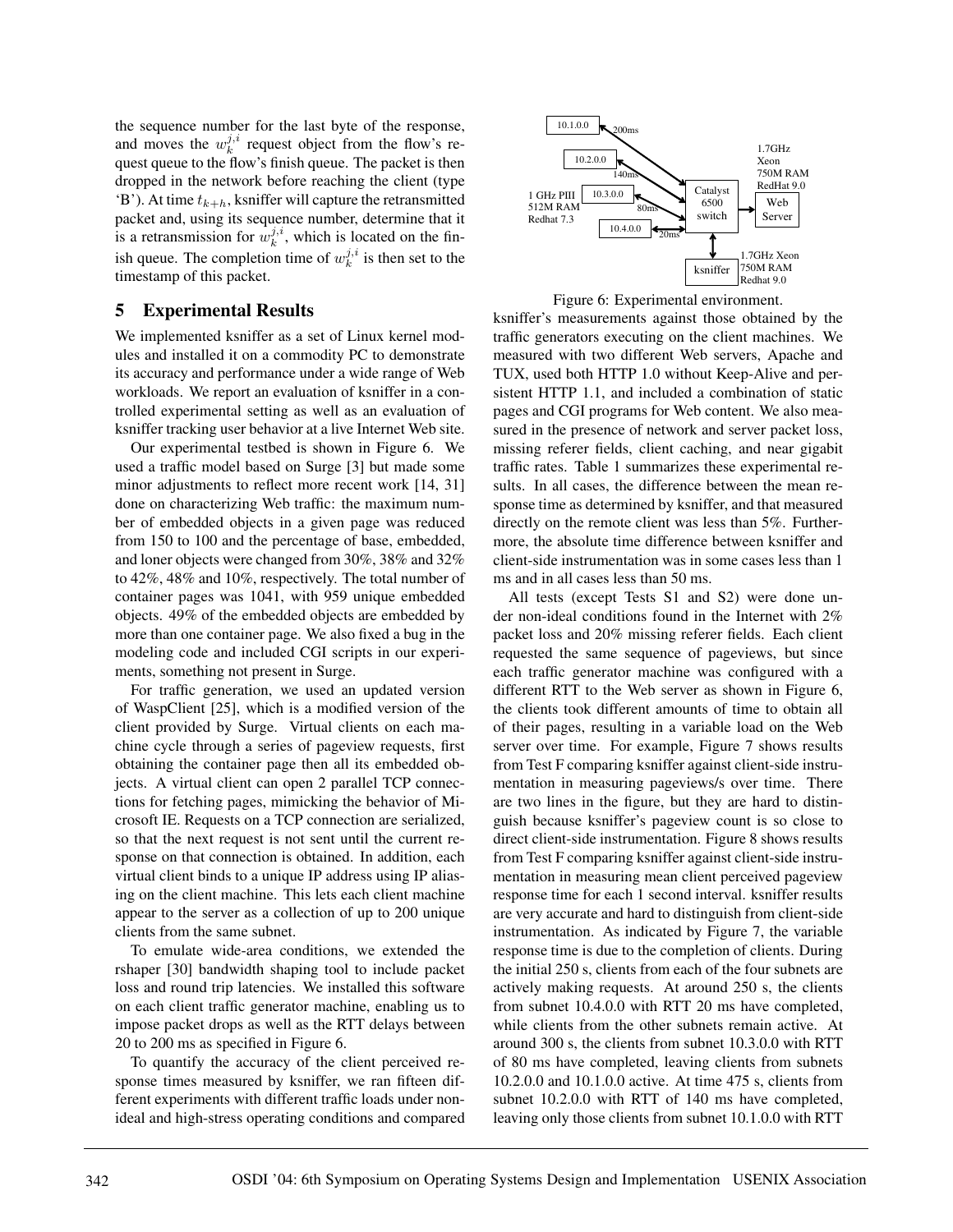|                | <b>Virtual</b> | Web           | <b>HTTP</b> | PV/s      | URL/s      | <b>Mbps</b> | <b>Client</b>      | ksniffer           | diff    | $\mathcal{O}_0$ | elapsed         |
|----------------|----------------|---------------|-------------|-----------|------------|-------------|--------------------|--------------------|---------|-----------------|-----------------|
|                | <b>Clients</b> | <b>Server</b> |             |           |            |             | RT                 | RT                 | (ms)    | diff            | time            |
| A              | 120            | Apache        | 1.0         | $5 - 140$ | $5 - 625$  | $1-60$      | 1.528s             | 1.498s             | $-29$   | $-1.9$          | 133m            |
| B              | 120            | Apache        | 1.0         | $5 - 160$ | 10-660     | $1-60$      | 1.513s             | 1.483s             | -30     | $-2.0$          | 133m            |
| C              | 120            | Apache        | 1.1         | 10-180    | 30-730     | $3 - 70$    | 1.003s             | 0.981s             | $-22$   | $-2.2$          | 79m             |
| D              | 120            | Apache        | 1.1         | 10-400    | 40-1520    | $3-140$     | 0.726s             | 0.699s             | $-27$   | $-3.7$          | 72m             |
| E              | 800            | TUX           | 1.0         | 65-750    | 260-3000   | 15-270      | 1.556s             | 1.506s             | -49     | $-3.2$          | 20 <sub>m</sub> |
| F              | 800            | TUX           | 1.1         | 125-1370  | 500-5300   | 35-455      | 0.815s             | 0.782s             | $-33$   | $-4.1$          | 11 <sub>m</sub> |
| G              | 500            | Apache        | 1.0         | 35-500    | 140-2000   | 10-200      | 1.537s             | 1.489s             | -48     | $-3.1$          | 32m             |
| H              | 400            | Apache        | 1.1         | 60-690    | 250-2880   | 15-250      | 0.792s             | 0.825s             | $-33$   | $-4.0$          | 22m             |
| -1             | 500            | Apache        | 1.1         | 60-700    | 260-3000   | 20-265      | 0.884s             | 0.929s             | -45     | $-4.8$          | 18 <sub>m</sub> |
| S1             | 16             | TUX           | 1.0         | 1909      | 8.007      | 690         | 7.8 <sub>ms</sub>  | 7.7 <sub>ms</sub>  | $-0.17$ | $-2.2$          | 210s            |
| S <sub>2</sub> | 80             | TUX           | 1.1         | 2423      | 10,164     | 878         | 30.5 <sub>ms</sub> | 29.7 <sub>ms</sub> | $-0.83$ | $-2.7$          | 165s            |
| V              | 800            | <b>TUX</b>    | 1.0         | $0-2410$  | $0-10,000$ | $0 - 850$   | 0.574s             | 0.571s             | $-3$    | $-0.5$          | 29m             |
| O <sub>1</sub> | 800            | Apache        | 1.0         | 419       | 1756       | 152         | 1.849s             | 1.806s             | $-42$   | $-2.3$          | 16m             |
| O <sub>2</sub> | 240            | Apache        | 1.1         | 728       | 3054       | 264         | .328s              | .318s              | $-10$   | $-3.1$          | 9 <sub>m</sub>  |
| X              | 800            | Apache        | 1.0         | 2174      | 9120       | 462         | .365s              | .363s              | $-1.7$  | $-0.5$          | 184s            |

Table 1: Summary of results.

| subnets  |      |        | RTT   Client   ksniffer | diff  | $\%$   | ksniffer |
|----------|------|--------|-------------------------|-------|--------|----------|
|          | (ms) | RT     | RT                      | (ms)  | diff   | RTT(ms)  |
| 10.1.0.0 | 200  | 1.424s | 1.391 <sub>s</sub>      | $-33$ | $-2.3$ | 199.8    |
| 10.2.0.0 | 140  | 1.099s | 1.073s                  | $-26$ | $-2.4$ | 139.8    |
| 10.3.0.0 | 80   | 0.824s | 0.806s                  | $-18$ | $-2.3$ | 79.7     |
| 10.4.0.0 | 20   | 0.666s | 0.656s                  | $-10$ | $-1.6$ | 19.9     |

Table 2: Mean RT per subnet, Test C.

of 200 ms. Note that, although the pageview request rate decreases, the mean response time increases because the remaining clients have larger RTTs to the Web server and thus incur larger response times.

Table 2 shows results for Test C obtained by implementing a longest prefix matching algorithm based on [5] in ksniffer to categorize RTT and response time on a per subnet basis. These results show that ksniffer provides accurate pageview response times as compared to client-side instrumentation even on a per subnet basis when different subnets have different RTTs to the Web server. ksniffer RTT measurements are also very accurate as compared to the actual RTT used for each subnet. The results show how this mechanism can be very effective in differentiating performance and identifying problems across different subnets.

Tests S1 and S2 were done under high bandwidth conditions to show results at the maximum bandwidth rate possible in our testbed. This was done by using the faster TUX Web server and by imposing no packet loss or network delay. For HTTP 1.1, 80 virtual clients generated the greatest bandwidth rate, but under HTTP 1.0 only 16 clients generated the highest bandwidth rate. ksniffer is within 3% of client-side measurements, even under rates of 690 Mbps and 878 Mbps of HTTP content. The absolute time difference between ksniffer and client response time measurements was less than 1 ms. We note that the

resolution of the packet timer on ksniffer is only 1 ms, due to the Linux clock timer granularity. Under HTTP 1.0 without Keep-Alive, each object retrieved requires its own TCP connection. The TCP connection rate under Test S1 was 8,000 connections/s. The results demonstrate ksniffer's ability to track TCP connection establishment and termination at high connection rates.

Test V was done with severe variations in load alternating between no load and maximum bandwidth load by switching the clients between on and off modes every 50 s. Figure 9 compares ksniffer response time with that measured at the client, and Figure 10 compares the distribution of the response time. This indicates ksniffer's accuracy under extreme variations in load.

Tests O1 and O2 were done with the Web server experiencing overload and therefore dropping connections. We configured Apache to support up to 255 simultaneous connections, then started 240 virtual clients. Since each client opens two connections to the server to obtain a container page and its embedded objects, this overwhelmed Apache. During Test O1 and O2, the Web server machine reported a connection failure rate of 27% and 12%, respectively. Table 1 shows that ksniffer's pageview response time for these tests were only 3% less than those from the client-side. These results show ksniffer's ability to measure response times accurately in the presence of both server overload and network packet loss

Test X was done to show ksniffer performance with caching clients by modifying the clients so that 50% of the embedded objects requested were obtained from a zero latency local cache. Figure 11 compares ksniffer and client-side instrumentation in measuring pageview response time over the course of the experiment. The results show that ksniffer can provide very accurate response time measurements in the presence of client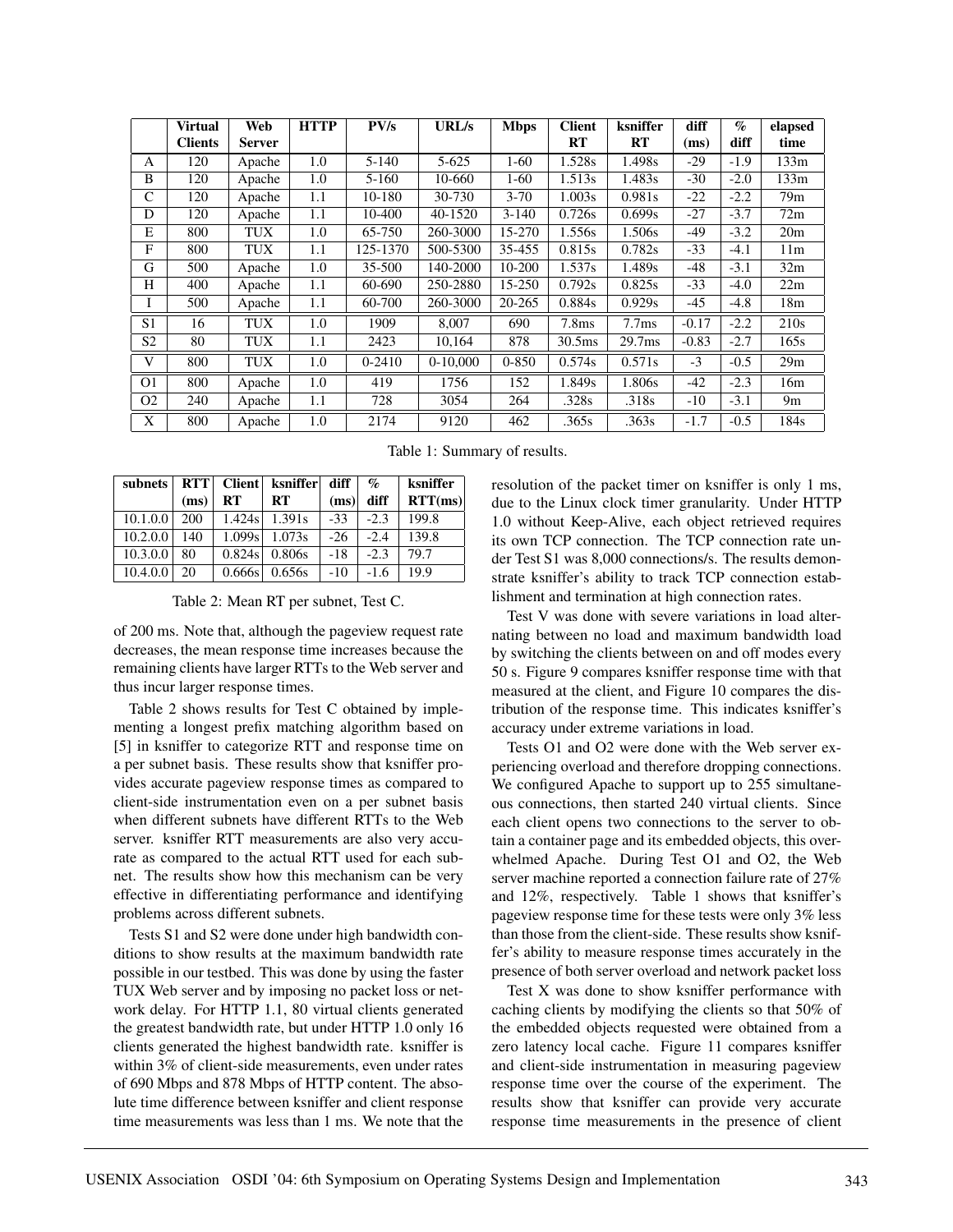

Figure 10: Test V, RT distribution.

Figure 11: Text X, response time.

Figure 12: Live Internet Web site.

caching as well.

We deployed ksniffer in front of a live Internet Web site, GuitarNotes.com, which is hosted in NYC. Figure 12 depicts results for tracking a single user during a logon session from Hawthorne, NY. Using MS IE V6, and beginning with an empty browser cache, the user first accessed the home page and then visited a dozen pages within the site including the product review section, discussion forum, FAQ, classified ads, and performed several site searches for information. This covered a range of static and dynamically generated pageviews. The number of embedded objects for each page varied between 5 and 30, and is indicated by the dotted line, which is graphed against the secondary Y axis on the right. These objects included .gif, .css and .js objects.

PageDetailer [15] was executing on the client machine monitoring all socket level activity of IE. PageDetailer uses a Windows socket probe to monitor and timestamp each socket call made by the browser: connect(), select(), read() and write(). By parsing the HTTP requests and replies, it is able to determine the response time for a pageview, as well as for each embedded object within a page. The pageview response time is calculated as the difference between the connect() system call entry and the return from the read() system call for the last byte of data of the last embedded object. As shown in Figure 12, the response time which ksniffer calculates in NYC at the Web server is nearly identical to that measured by PageDetailer running on the remote client machine. For each of the twelve pages downloaded by the client,

ksniffer is within 5% of the response time recorded by PageDetailer.

ksniffer provides excellent performance scalability compared to common user-space passive packet capture systems. Almost all existing passive packet capture systems in use today are based on libpcap [33]. Libpcap is a user space library that opens a raw socket to provide packets to user space monitor programs. As a scalability test, we wrote a libpcap based traffic monitor program whose only function was to count TCP packets. Executing on the same physical machine as ksniffer, the libpcap packet counter program began to drop a large percentage of packets when the traffic rate was roughly 325 Mbps. In contrast, ksniffer performs complex pageview analysis at near gigabit traffic rates without such packet loss.

# **6 Related Work**

There are a number of approaches currently being taken to address the problem of obtaining response time in the context of Web services. A number of companies [8, 20, 24, 32] provide active probing of a Web site by periodically measuring response times at a geographically distributed set of monitors. There are several limitations with this approach. First, no real Web traffic by the actual clients is measured; only the response time for transactions generated by the monitors are reported. Second, any approach based on coarsed-grained sampling may suffer from statistical biases. Third, monitors are limited to performing transactions that do not affect other users or modify state in backend databases. For exam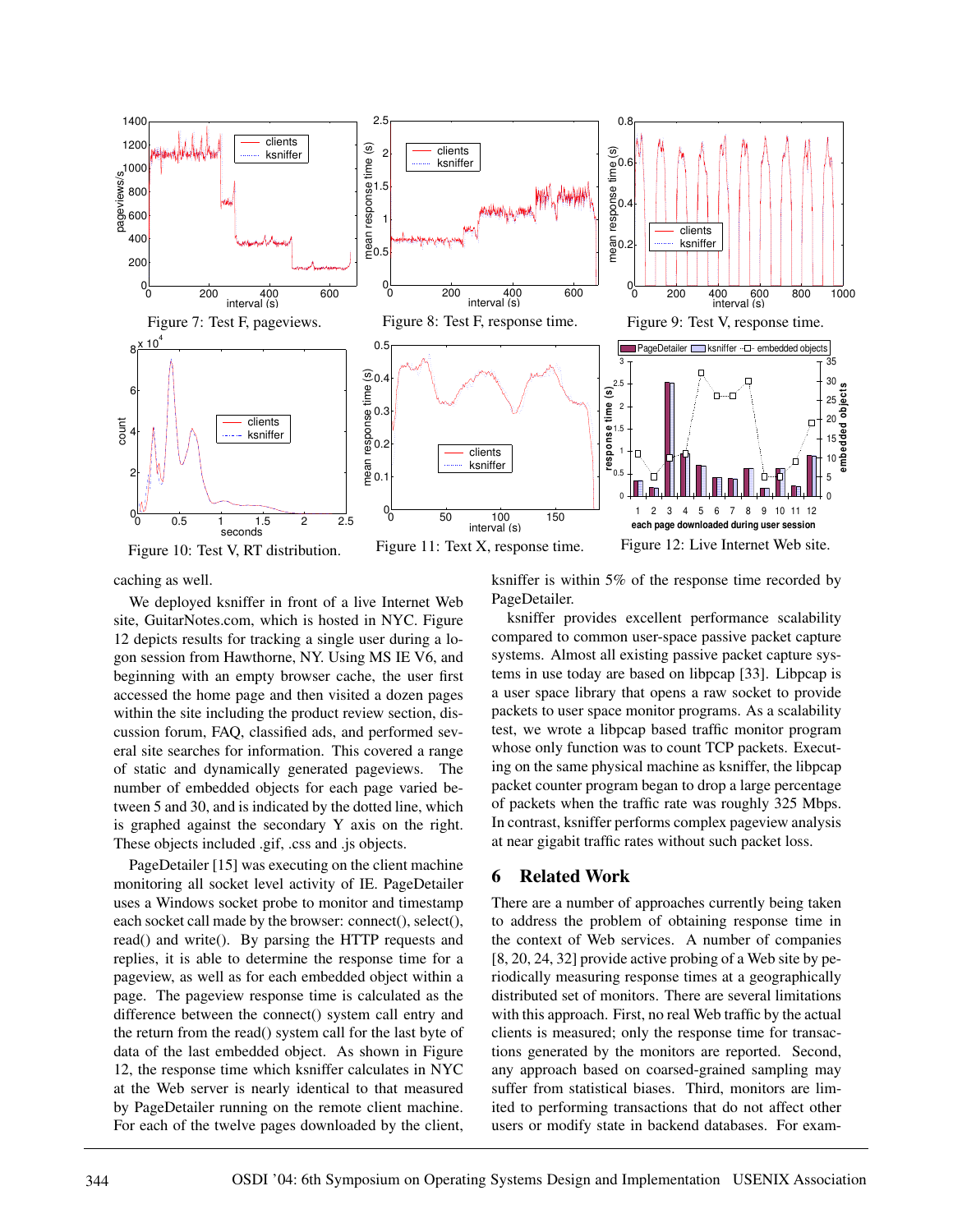ple, it would be unwise to configure a monitor to actually purchase an airline ticket or trade stock on an open exchange. Fourth, the information gathered by monitors is generally not available at the Web server in real-time, limiting the ability of a Web server to respond to changes in response time to meet delay bound guarantees. Lastly, CDN providers are known to place servers near monitors used by these companies to artificially improve their own performance measurements [7].

A second approach involves instrumenting Web pages with client-side scripting that gathers client response time statistics [29]. This approach can be used to track actual client transactions. However, client-side scripting is a 'post-connection' approach and therefore does not account for delays due to TCP connection setup or waiting in kernel queues on the Web server, which can be significant when network and server resources are overloaded. Client-side scripting cannot be applied to non-HTML files that cannot be instrumented, such as PDF and Postscript files. It may also not work for older browsers or browsers with scripting capabilities disabled, such as mobile devices. Client browser measurements cannot accurately decompose the response time into server and network components, providing no insight into whether server or network providers are responsible for problems.

A third approach requires the Web server to track when requests arrive and complete service, either at the application-level [2, 18, 21, 22] or at the kernellevel [27]. This approach has the desirable properties that it only requires information available at the Web server and can be used for non-HTML content. However, application-level approaches do not account for network interactions or delays due to TCP connection setup or waiting in kernel queues on the Web server. Previous results demonstrate that application-level Web server measurements can under estimate response time by more than an order of magnitude [27]. Two of the authors of this paper previously developed Certes [27], a kernellevel approach that accounts for TCP connection setup time and time spent waiting in kernel queues in measuring response time at a per connection level. ksniffer extends this work by measuring response time per pageview without any modifications to the Web server.

A fourth approach is to simply log network packets to disk, and then use the log files to reconstruct the client response time [1, 4, 9, 11, 12]. This kind of analysis is performed offline, using multiple passes and limited to analyzing only reasonably sized log files [31]. ksniffer's correlation algorithm differs from EtE [11] in that it does not require multiple passes and offline operation, uses file extensions and refer host names in addition to the filename in the refer field, handles multiple requests for the same Web page from the same client, and accounts for connection setup time and packet loss in determining response time. [9] describes many of the issues involved in TCP/HTTP reconstruction, but does not consider the problem of measuring response time.

Other approaches exist which can provide mechanisms for filtering and analyzing packet traces online, such as GigaScope [6], Nprobe [12], NetQoS [26], libpcap [33], and BPF [23]. However, these systems do not provide any higher-level functionality to determine pageview response times from live Web traffic. Most of this work has focused on improving packet filtering performance, which is not particularly applicable when all traffic into and out of a Web server is of interest, rather than a narrow subset.

Note that ksniffer shares certain limitations that are present in all network traffic monitors. Response time components due to processing on the remote client machines cannot be directly measured from server-side network traffic. Examples include times for DNS query resolution and HTML parsing and rendering on the client. Embedded objects obtained from locations other than the monitored servers may have an impact on accuracy as well, but only if their download completion time exceeds that of the last object obtained from the monitored server.

#### **7 Conclusions and Future Work**

We have designed, implemented and evaluated ksniffer, a kernel-based traffic monitor that can be colocated with Web servers to measure their performance as perceived by remote clients in real-time. As a passive network monitor, ksniffer requires no changes to clients or Web servers, and does not perturb performance in the way that intrusive instrumentation methods can. ksniffer determines client perceived pageview response times using novel, online mechanisms that take a "look once, then drop" approach to packet analysis to reconstruct TCP connections and learn client pageview activity.

We have implemented ksniffer as a set of loadable Linux kernel modules and validated its performance using both a controlled experimental testbed and a live Internet Web site. Our results show that ksniffer's inkernel design scales much better than common userspace approaches, enabling ksniffer to monitor gigabit traffic rates using only commodity hardware, software, and network interface cards. More importantly, our results demonstrate ksniffer's unique ability to accurately measure client perceived response times even in the presence of network and server packet loss, missing HTTP referer fields, client caching, and widely varying static and dynamic Web content.

Future work includes integrating ksniffer with a cluster management system and developing mechanisms that manage resources to achieve specified response time goals. Such a management system would base resource